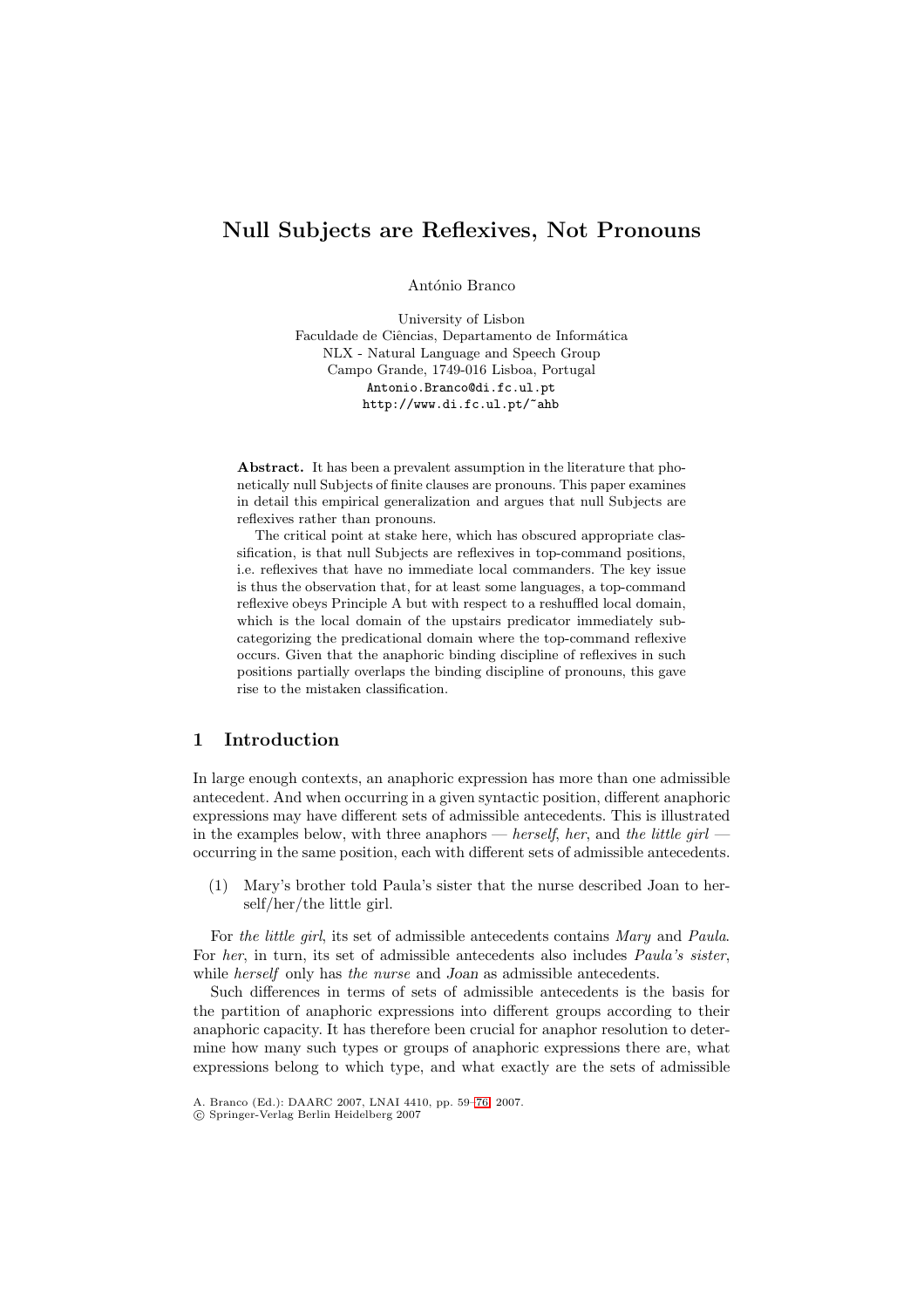antecedents for each type. The results of this inquiry have been collected in what is known, in some linguistic frameworks, as the binding theory.<sup>1</sup>

For the purposes of the research reported in the present paper, it is sufficient to focus our attention in two types of anaphors, viz. reflexives and pronouns, such as *herself* and *her* above, respectively.

Like for other types of anaphors, their sets of admissible antecedents have been characterized intensionally. These definitions have been termed, respectively, Principle A and Principle B, and rely on a few auxiliary notions, such as the notions of command and locality, to be presented below.

#### **1.1 Command**

A first difference between the anaphoric capacity of reflexives and of pronouns, and *a fortiori* between their admissible sets of antecedents, is that reflexives cannot have, as antecedents, expressions that occur in "recesses" of the grammatical structure.

(2) The doctor who called the nurse<sub>i</sub>, described  $[John's_k]$  sister  $\vert_l$  to herself∗*i/j/*∗*k/l*.

As represented by the starred indexes, the expressions *the nurse* and *Joan* are not admissible antecedents of the reflexive *herself*. This is in contrast with the larger expressions where they are included, respectively, *the doctor who called the nurse* and *Joan's sister*, which turn out to be admissible antecedents of *herself*.

This contrast results from the circumstance that, in terms of grammatical structure, the latter hold a certain relative position with respect to the reflexive that the former do not. Such relation has been termed in the binding theory literature as a *command relation* and its definition has evolved toward successive versions of enhanced empirical adequacy. We assume here the definition of command according to which A commands B iff A has a grammatical function that is less oblique than the grammatical function of B, if they are selected by the same predicator, or A commands some X that subcategorizes for B or is a projection of  $B$  — where, for instance, Subject is less oblique than Object or Indirect Object, Object is less oblique than Indirect Object, etc.<sup>2</sup>

It is worth noting that the notion of command integrates two distinct constraints that are relevant for the correct definition of the set of admissible antecedents of reflexives. By requiring that an antecedent of a reflexive be a commander of it, on the one hand, the antecedent cannot be in a grammatical "recess" with respect to the reflexive; on the other hand, the antecedent cannot be preceded by the reflexive in the obliqueness hierarchy of grammatical functions. The first constraint is exemplified in the data above, the second is illustrated in the contrast below:

 $\frac{1}{1}$  For a recent overview, see (Büring, 2005).

<sup>2</sup> This definition is proposed by Pollard and Sag (1994: Chap.6), who term it as o-command in order to differentiate it from earlier, empirically less accurate versions, such as c-command or theta-command.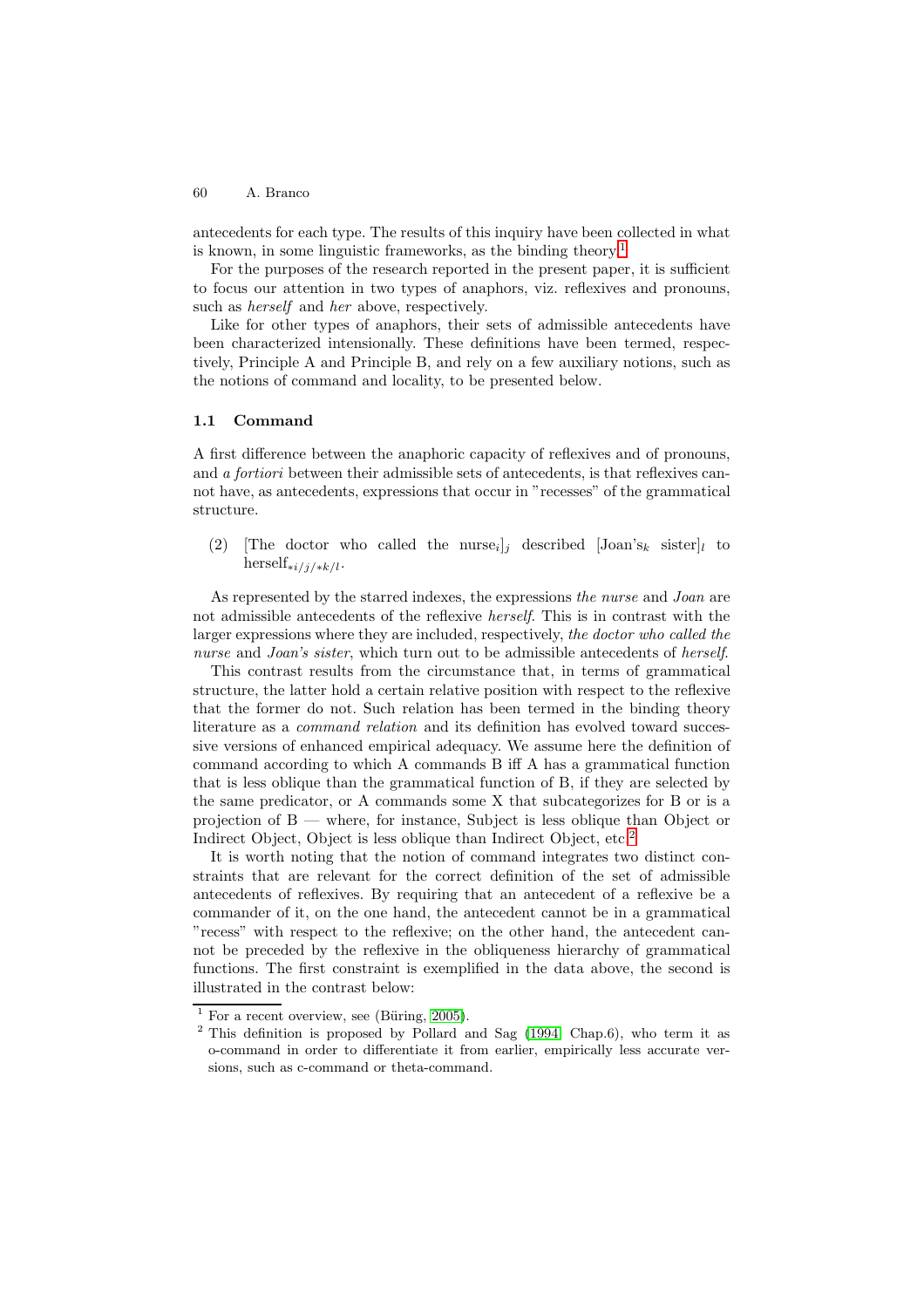- (3) a. The nurse<sub>i</sub> didn't describe  $\text{Joan}_j$  to herself<sub>i/j</sub>.
	- b. The nurse<sub>i</sub> didn't describe herself<sub>i/\*j</sub> to Joan<sub>j</sub>.

As in b. the grammatical function of *Joan* — Indirect Object — is not less oblique than the grammatical function of the reflexive — Direct Object —, *Joan* cannot act as its antecedent.

The absence of contrast to topicalized constructions, as in  $(4)a$  $(4)a$ , confirms that precedence in the grammatical obliqueness hierarchy rather than mere linear precedence or constituency-based precedence is actually at stake here. And the possibility of a reflexive in *by*-phrases, as in [\(4\)](#page-2-0)b., — with the less oblique possible semantic role of *Agent* – confirms that the hierarchy of semantic roles is not at stake here either:

- <span id="page-2-0"></span>(4) a. To herself<sub>i/j</sub>, the nurse<sub>i</sub> didn't describe  $\text{Joan}_j$ .
	- b. John*<sup>i</sup>* was shaved by himself*i*.

The requirement that their antecedents can only be their commanders is a key difference of reflexives with regards to pronouns, for which such requirement does not hold:

(5) [The doctor who called the nurse<sub>i</sub>]<sub>j</sub> told [Joan's<sub>k</sub> sister]<sub>l</sub> that Mary needs  $\text{her}_{i/j/k/m}$ .

This is illustrated in the example above, with the possibility that *the nurse* or *Joan*, which are in grammatical "recesses" and therefore do not command *her*, be antecedents for this pronoun.

### **1.2 Locality**

A second key difference between pronouns and reflexives is that the antecedents for the first cannot be "too close" to them.

(6) The doctor<sub>*i*</sub> said the nurse<sub>j</sub> thinks [Mary<sub>k</sub> talked to her<sub>*i/j/*\*k</sub>].

As represented by the starred index, the expression *Mary* is not an admissible antecedent for the pronoun *her*. This is in contrast with the expressions more far apart, namely *the doctor* and *the nurse*, which turn out to be admissible antecedents.

Contrasts like these result from the circumstance that the admissible antecedents of a pronoun occur outside the predicational domain of the predicator selecting it as argument. Such relevant span of a sentence has been termed in the literature as the *local domain* and includes the arguments of the predicator directly selecting the anaphoric expression at stake.

The requirement that their antecedents cannot be in its local domain is a key difference of pronouns with regards to (short-distance) reflexives, for which such requirement is reversed:

(7) The doctor<sub>*i*</sub> said that the nurse<sub>*j*</sub> thinks [Mary<sub>*k*</sub> talked to herself<sub>\**i/*\**j/k*].</sub>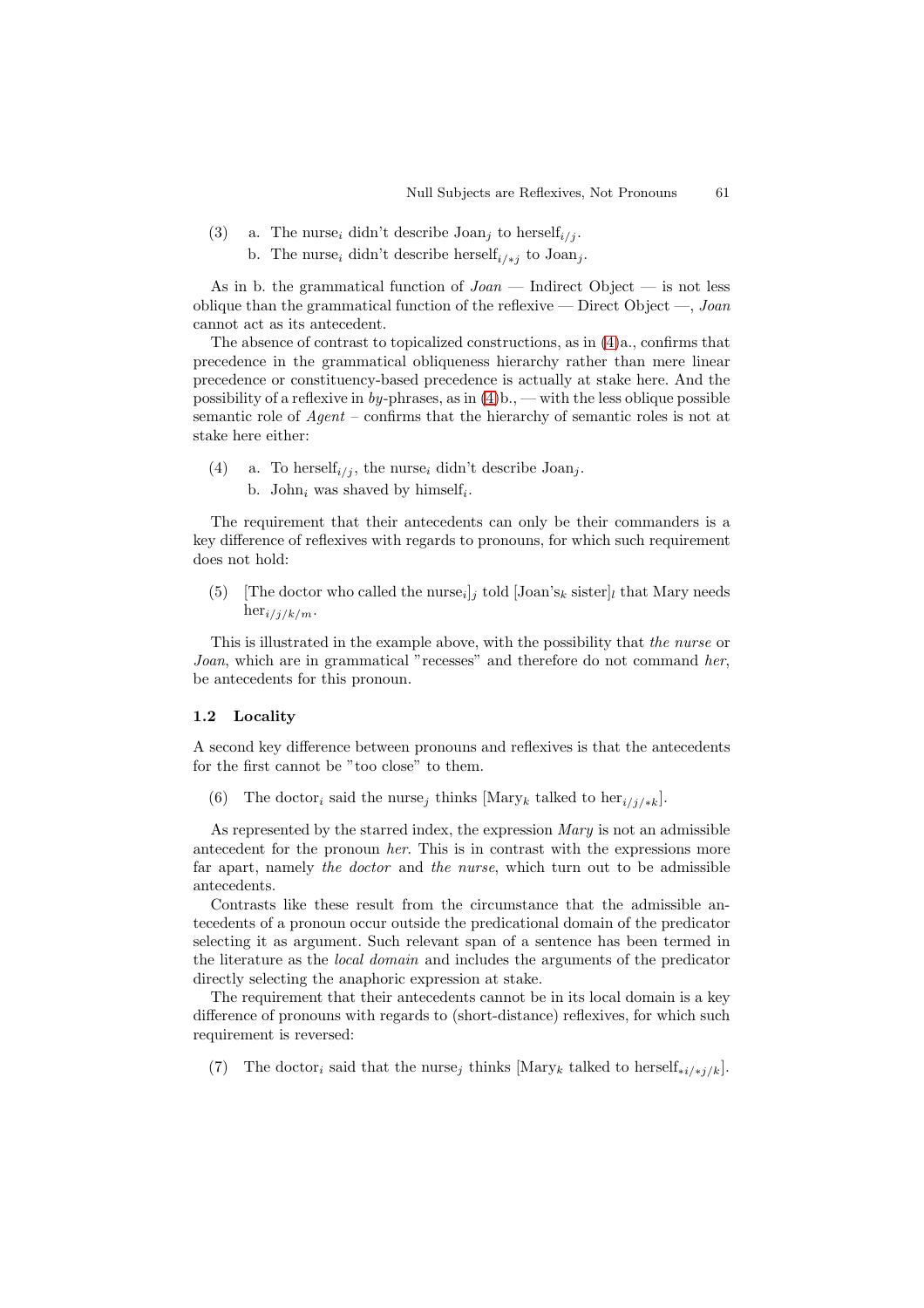Also for long-distance reflexives, such as the Portuguese *ele próprio*, their antecedents can occur in their local domain (as marked by index *k* in the example below). The difference from short-distance reflexives to long-distance ones is that the latter, but not the former, can also have antecedents outside the local domain (as marked by indexes *i* and *j*):

(8) A médica<sub>i</sub> disse que a enfermeira<sub>j</sub> acha [que a Maria<sub>k</sub> the doctor said that the nurse thinks that the Maria conversou com ela própria<sub>i/j/k</sub>]. talked with ELA PRÓPRIA.

But note that also for the long-distance ones, the requirement that their antecedents be their commanders is in force, as illustrated below:<sup>3</sup>

 $(9)$ the patient who called the nurse doente que chamou a enfermeira<sub>i</sub>]<sub>j</sub> acha que [a irmã da thinks that the sister of-the  $\text{Maria}_k$ ] *l*conversou com ela própria<sub>\* $i/j/*k/l$ </sub>. Maria talked with ELA PRÓPRIA. '[The patient who called the nurse]<sub>j</sub> thinks [Maria's sister]<sub>l</sub> talked with her*j*/herself*l*.'

# **1.3 Top-Command Reflexives**

On a par with the notions of command and locality, a key difference between pronouns and reflexives has to do with a different behavior with respect to extra-sentential antecedents. Given that the set of admissible antecedents of pronouns includes all the expressions that are not their local commanders, extra-sentential expressions can always be included in such set, as captured in its intensional definition:<sup>4</sup>

**Principle B:** A pronoun must be locally o-free.

As for reflexives, it is only in specific circumstances that this can happen. The admissible antecedents of short-distance reflexives are their local commanders; and for long-distance ones, their admissible antecedents are their (local and non local) commanders. Naturally, these restrictions cannot apply when reflexives have no relevant commanders, that is when they occur as the top-commanders in their relevant grammatical obliqueness hierarchies.

In such cases, two types of anaphoric behavior have been observed. As discussed in the subsections below, in some languages, the locally top-commanding short-distance reflexive follows no anaphoric discipline, in which case it is said to be a reflexive *exempt* from its binding Principle. In some other languages, the top-commanding reflexive keeps following its usual binding discipline but in the scope of a reshuffled local domain.

<sup>&</sup>lt;sup>3</sup> For further details on long-distance reflexives, see (Branco and Marrafa, 2000).

<sup>4</sup> The notion of *o-binding of A by B* is an abbreviation for the conjunction of the requirements that B commands A and is its antecedent. It has a dual in the notion of *o-freeness*.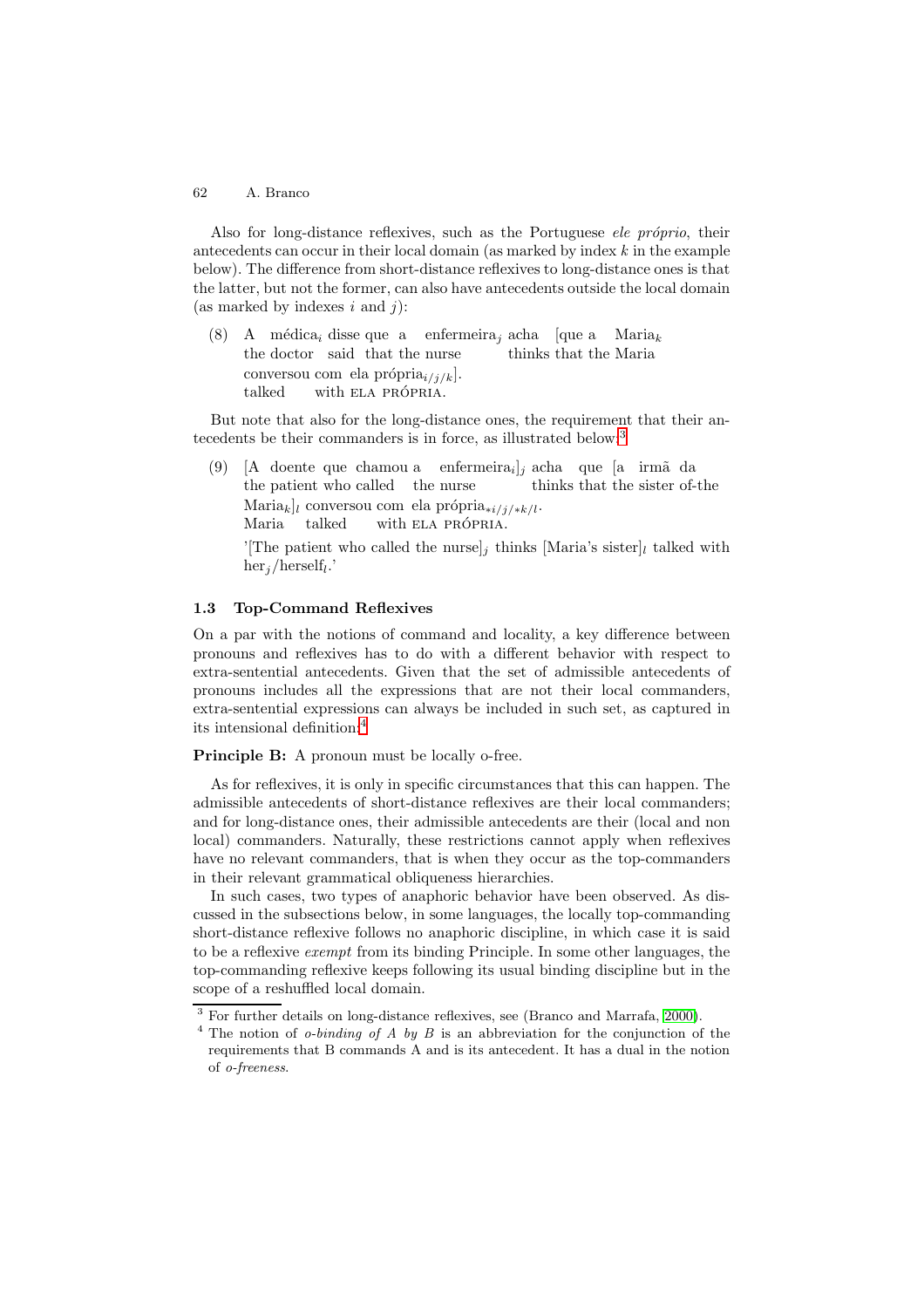<span id="page-4-0"></span>**Exemption from locality or command.** The following example provides an illustration of the behavior of short-distance reflexives in a top-command position and the associated exemption effect:<sup>5</sup>

(10) Whom he*<sup>i</sup>* was supposed to be fooling, he*<sup>i</sup>* couldn't imagine. Not the twins, surely, because Désirée, in the terrifying way of progressive American parents, believed in treating children like adults and had undoubtedly explained to them the precise nature of her relationship with himself*i*.

Here, *himself* is the only argument of *relationship*, the (nominal) predicator selecting it, and therefore in a top-command position. The reflexive does not display its typical anaphoric binding discipline: Instead, it takes an antecedent from a previous sentence, that clearly is not in its local domain neither a commander of it.

A rationale for this can be found in the fact that besides the specific anaphoric binding discipline a reflexive complies with when it is not a top-commanding item, an overarching interpretability condition is admittedly in force in natural languages requiring the "meaningful" anchoring of anaphoric expressions, and *a fortiori* of reflexives, to antecedents. When a reflexive is in a top-command position, no local commander is available to function as its antecedent and anchor its interpretation. Hence, in such cases, reflexives appear to escape their specific binding regime to comply simply with such general interpretability condition and their interpretability be rescued.

**Command in a reshuffled locality.** For other languages, in turn, data involving reflexives in top-command positions indicate that the reshuffling of the domain may be induced. In these cases, what counts as the local domain for the reflexive is the local domain delimited by the predicator immediately selecting the predication domain where the reflexive is in the top command position.

The German *sich* seems to provide an example of a reflexive which induces local domain reshuffling when in top-command positions. First, when in such a position, admissible antecedents for the reflexive can be found only in the immediately upstairs local domain:<sup>6</sup>

(11) Gernot*<sup>i</sup>* dachte, [dass Hans*<sup>j</sup>* dem Ulrich [ein Bild Gernot thought, that Hans the Ulrich a picture of himself von sich∗*i/j* ] uberreichte]. ¨ gave.

'Gernot thought that  $\text{Hans}_i$  gave Ulrich a picture of  $\text{him}_i$ .'

Second, also in a reshuffled local domain, directionality of anaphoric binding for reflexives is complied with, as a non commander in the domain immediately upstairs is not an admissible antecedent (Kiss, 2001:(8)a):

 $\frac{5}{5}$  From (Zribi-Hertz, 1989). Pollard and Sag (1994:Ch.4,ftn.18) note that this example, and similar ones, taken from quotes of various writers, "are uniformly judged ungrammatical by American speakers".

 $^6$  Tibor Kiss, p.c.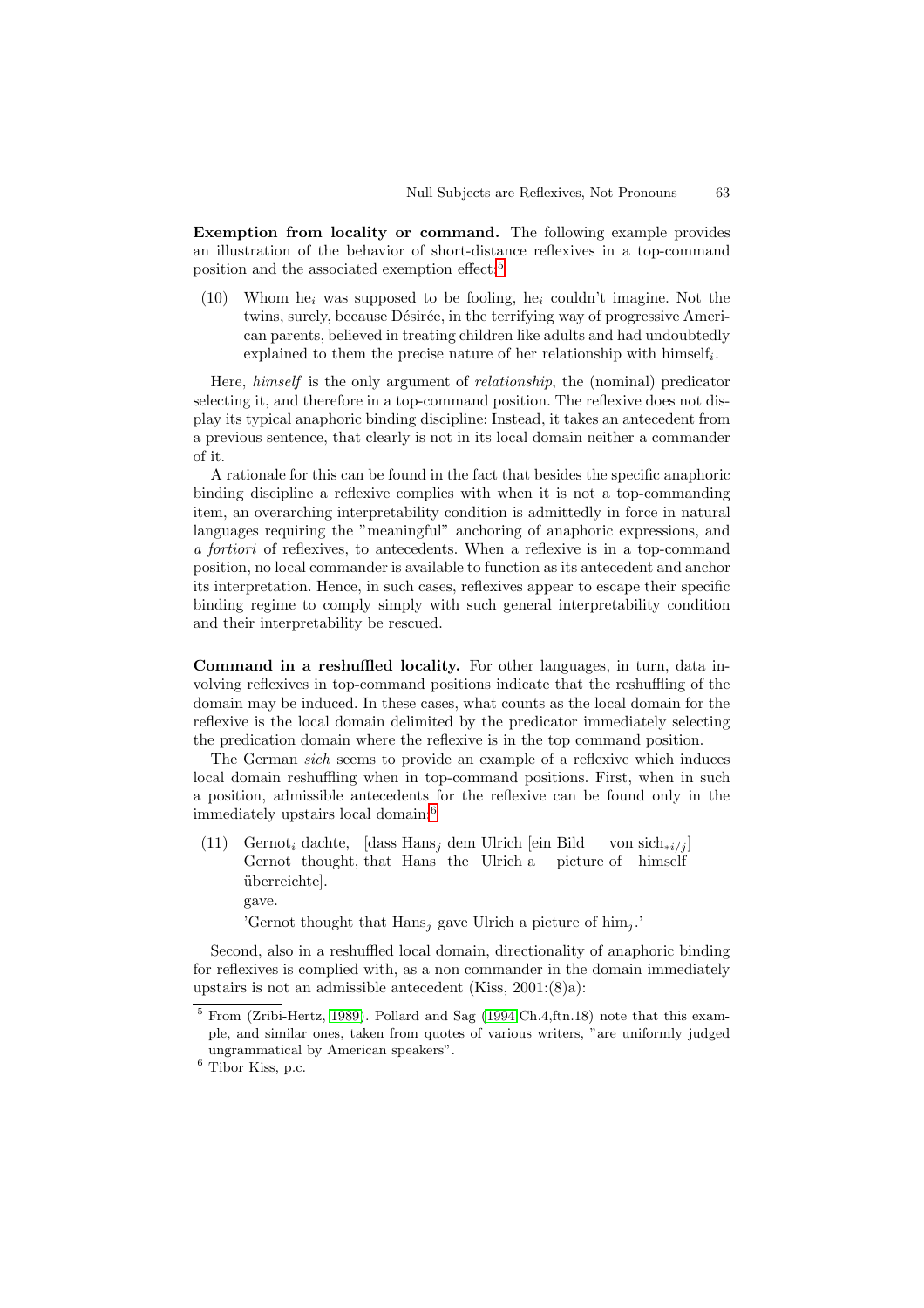<span id="page-5-0"></span>(12) Ich überreichte dem Ulrich<sub>*i*</sub></sub> ein Buch über sich<sub>\**i*</sub>. I gave the Ulrich a book about himself. 'I gave Ulrich*<sup>i</sup>* a book about himself∗*i*.'

Third, even in a reshuffled local domain, recesses in grammatical geometry are opaque to the anaphoric capacity of *sich*, as illustrated by a nominal inside of a commanding nominal that cannot be an antecedent for it:<sup>7</sup>

- (13) Jan dachte, dass [die Mutter von Hans*i*] dem Carl ein Bild Jan thought, that the mother of Hans the Carl a picture of von sich<sub>∗*i*</sub> überreichte. himself gave.
	- 'Jan thought that Hans*i*' mother gave a picture of himself∗*<sup>i</sup>* to Carl.'

In order to take into account the anaphoric behavior of reflexives in top-command positions, the intensional definition of their admissible set of antecedents is such that the locality and command requirements are stated to be in force in case the reflexive is not in a top-command position:

**Principle A:** A locally commanded short-distance reflexive must be locally o-bound.

Therefore, the difference in terms of anaphoric behavior of different reflexives when in top-command positions is to be captured by the appropriate setting of the parameterized construct of locality. While for reflexives like *sich*, the local domain happens to undergo reshuffling, no such reshuffling is associated with reflexives like *himself*. 8

\*\*\*

In the present Section, the key grammatical constraints on the admissible antecedents of reflexives and pronouns were introduced. In the remainder of this paper, I will proceed by checking out these constraints with respect to null Subjects. Supported by the data to be discussed, the conclusion that will emerge is that null Subjects are reflexives in top-command positions.

In the next sections, the data taken into account are from Portuguese. In the next Sections [3](#page-10-0) and [2,](#page-6-0) I will discuss data showing that antecedents of null Subjects occur in a reshuffled local domain and command them. In Section [4,](#page-11-0) the behavior of null Subjects in terms of split antecedents and ellipsis is examined. Finally, in Sections [5](#page-13-0) and [6,](#page-15-0) open issues for further research are discussed and conclusions are presented.

 $^7$  Manfred Sailer, p.c.  $^8$  For the nurnoses of

<sup>8</sup> For the purposes of the present paper, it is enough to focus on short-distance reflexives. For the intensional definition of the admissible set of antecedents of longdistance reflexives, the binding Principle Z, see (Branco and Marrafa, 2000). For a recent overview of the binding Principles, their auxiliary notions and corresponding parameterization see (Branco, 2005a). For the parameterization of the notion of locality in terms of reshuffling, see (Branco, 2005b).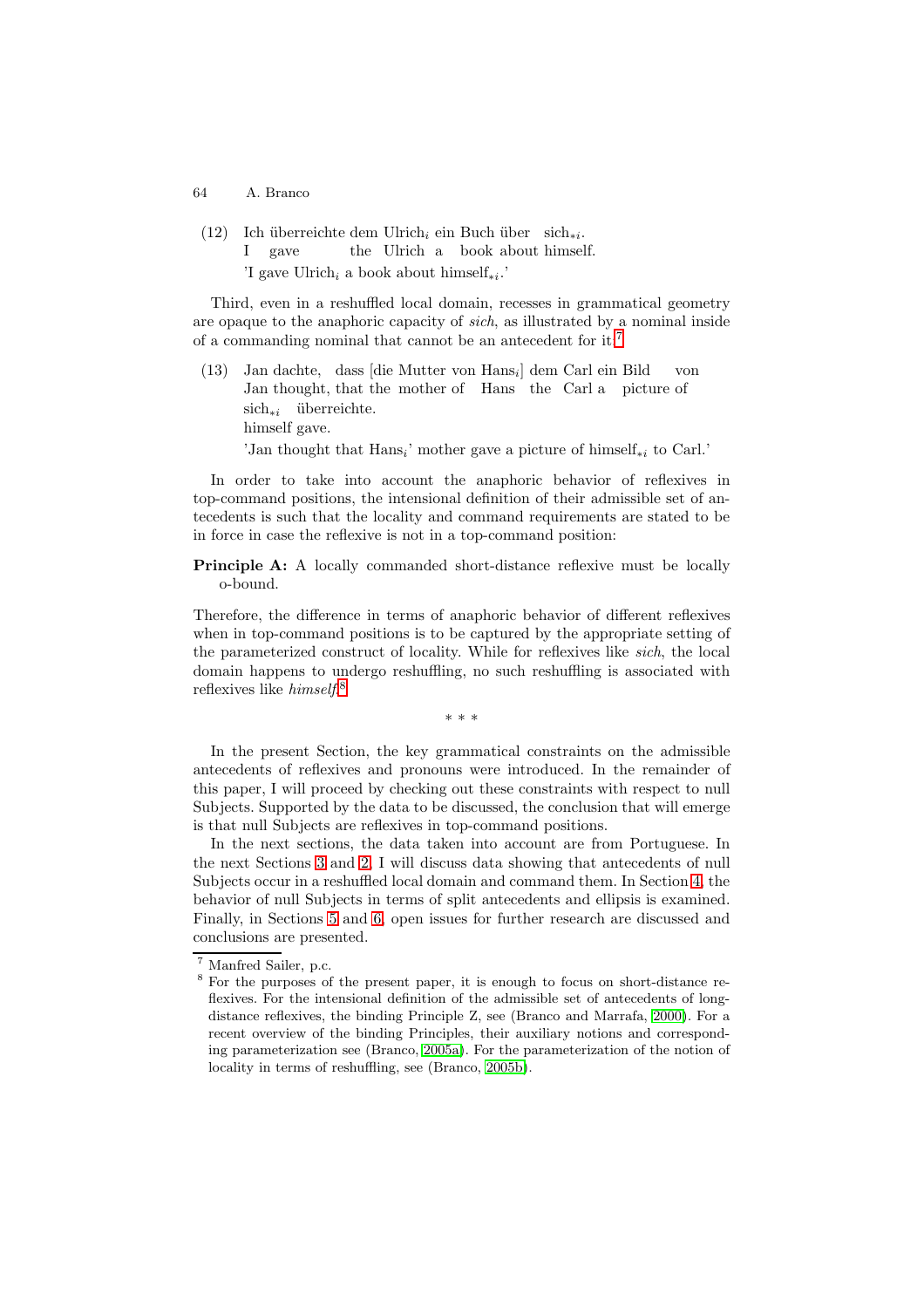# <span id="page-6-0"></span>**2 Null Subjects and Locality**

In this section, the anaphoric behavior of null Subjects is examined with respect to the locality requirements impinging on their admissible antecedents.

### <span id="page-6-3"></span>**2.1 Reshuffled Locality**

A null Subject occurs in the top-command position of the predicational domain supported by the predicator that immediately selects it. When this immediate predicational domain is subcategorized by another, upstairs predicator, there are conditions for the null Subject to find its antecedent in a reshuffled local domain, as illustrated in the following example:<sup>9</sup>

<span id="page-6-2"></span> $(14)$ the director informed the doctor of that director<sub>i</sub> informou o médico<sub>j</sub> de [que  $\emptyset_{i/j}$  vai receber novo goes receive new equipamento]. equipment. The director<sub>i</sub> informed the doctor<sub>j</sub> that he<sub>i/j</sub> is going to receive new equipment.'

There is robust evidence that the admissible antecedents of null Subjects can be found only in the immediately upstairs domain, as can be observed in different constructions such as completive, adverbial or relative clauses (in the next examples below, null Subjects will be also contrasted with overt pronouns in the same position):<sup>10</sup>

<span id="page-6-1"></span>(15) O médico<sub>*i*</sub> acha [que o director<sub>*j*</sub></sub> não percebeu [que  $\theta_{*i/j}$  / ele<sub>*i/j*</sub> the doctor thinks that the director not noticed that / he cometeu um erro]]. made a mistake.

'The doctor thinks the director<sub>j</sub> didn't notice that he<sub>j</sub> made a mistake.'

(i) A Maria<sub>*i*</sub> ordenou à the Maria ordered to-the Ana that Ana*<sup>j</sup>* [que ∅∗*i/<sup>j</sup>* / ela∗*i/j* levasse o vestido / she brought the dress amarelo]. yellow.

'Maria ordered Ana to bring the yellow dress.'

(ii) A Maria*<sup>i</sup>* impediu a Ana*<sup>j</sup>* [de que ∅∗*i/<sup>j</sup>* / ela∗*i/j* levasse o vestido the Maria hampered the Ana of that / she brought the yellow amarelo]. dress.

'Maria hampered Ana from bringing the yellow dress.'

<sup>10</sup> When applicable, the English translations of the examples will indicate only the admissible anaphoric links for null Subjects.

<sup>&</sup>lt;sup>9</sup> It is worth noting that, given the semantics of some verbs, the null Subject may be restricted to pick as its antecedent only the Indirect Object or the Direct Object of the upstairs clause. That is the case of verbs like *ordenar* (to order) or *impedir* (to hamper):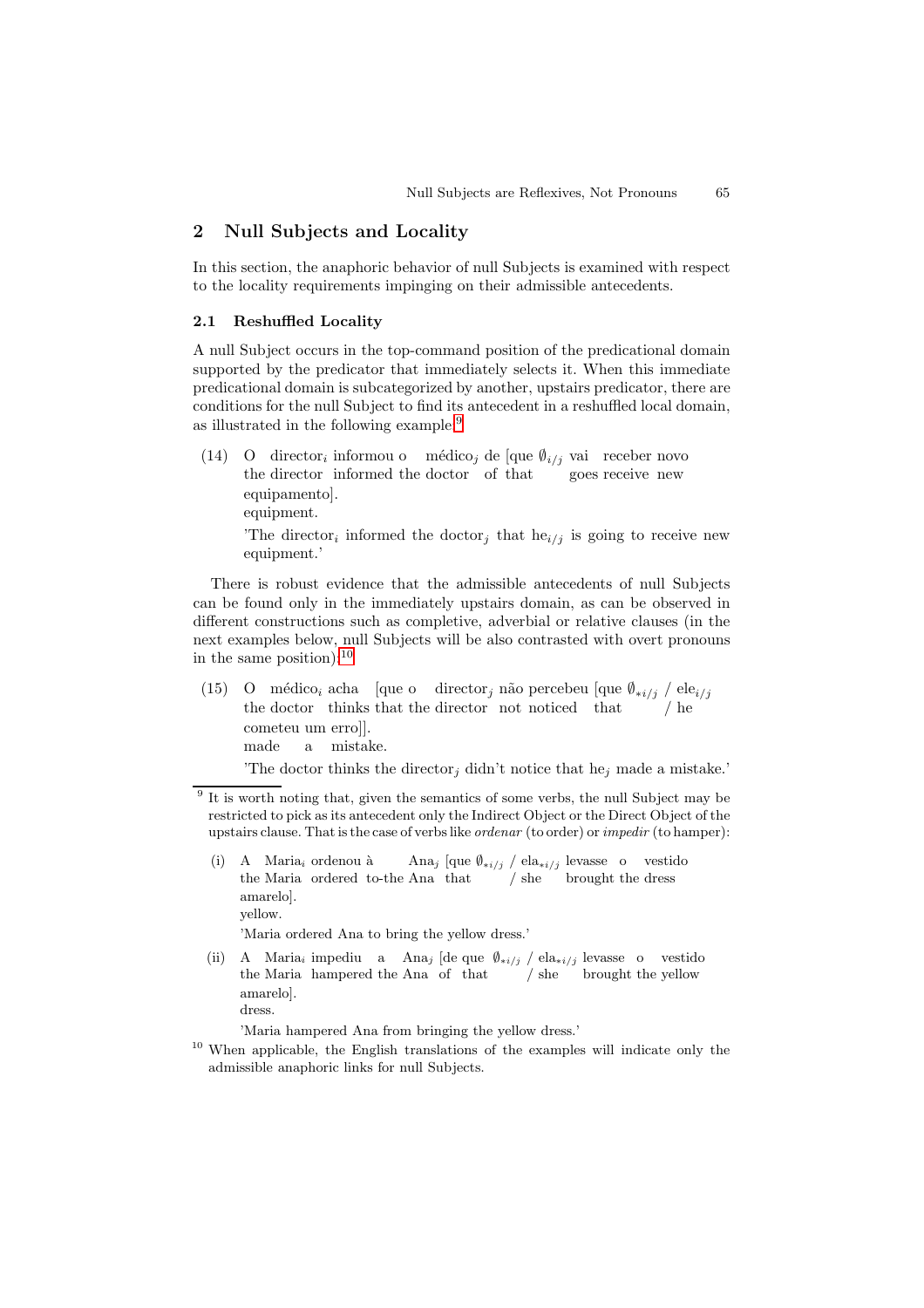- <span id="page-7-0"></span> $(16)$ the doctor never answers the phone when the director decides  $\text{m\'edico}_i$  nunca atende o telefone [quando o director<sub>j</sub> decide [que  $\emptyset_{\ast i/j}$  / ele<sub>*i/j*</sub> vai operar o próximo doente]]. that / he goes operate the next patient. The doctor never answers the phone when the director<sub>j</sub> decides he<sub>j</sub> is going to perform an operation on the next patient.'
- <span id="page-7-1"></span>(17) O Pedro<sub>i</sub> cumprimentou o médico [a quem o director<sub>j</sub> disse [que the Pedro greeted the doctor to whom the director said that  $\emptyset_{*i/j}$  / ele<sub>*i/j*</sub> precisava de ser operado]]. / he needed of be operated.

'Pedro greeted the doctor to whom the director*<sup>j</sup>* said he*<sup>j</sup>* needed to undergo an operation'.

In [\(16\)](#page-7-0), the null Subject appears in a completive clause selected by the main verb *decide* ("decides") of the adverbial clause, while in [\(15\)](#page-6-1) it appears in a completive clause that is embedded in another completive clause. As expected from what is observed in [\(14\)](#page-6-2), *o director*, the NP in the immediately upstairs domain, can act as antecedent. However, the other NP, *o médico*, which is outside this reshuffled local domain, cannot serve as an antecedent for the null Subject.

In [\(17\)](#page-7-1), in turn, the null Subject of the relative clause cannot have *o Pedro* as antecedent because it lies outside the predicational domain immediately upstairs with regards to the null Subject, which is structured around the verb *disse* ("said", simple past).

Such an impossibility of reaching beyond the immediately upstairs domain holds also in constructions where there is no admissible antecedent intervening between the null Subject and the expressions outside that domain:

(18) O m´edico*<sup>i</sup>* espera [que nenhum aparelho de raios x revele [que ∅∗*<sup>i</sup>* / the doctor hopes that no device of rays x reveals that / ele*<sup>i</sup>* deixou um bisturi dentro do he left a scalpel inside of*t*he patient]] doente]].

'The doctor<sub>i</sub> hopes that no X-ray machine reveals he<sub> $*i$ </sub> left a scalpel inside the patient.'

This indicates that the anaphoric capacity of null Subjects is not sensitive to eventual blocking effects by intervenors that are admissible antecedent candi- $\mathrm{dates}$ <sup>11</sup>

In this vein, it is also worth noting that the anaphoric capacity of a null Subject is not sensitive to the mood of the predicator selecting it in its original, non reshuffled local domain.<sup>12</sup> As the examples above and the one below

 $\frac{11}{11}$  For examples of blocking effects induced by intervenors on the anaphoric capacity of Chinese long-distance reflexive and on English exempt short-distance reflexive see (Tang, 1989) and (Pollard and Sag, 1994), respectively, and the references therein.

<sup>&</sup>lt;sup>12</sup> For examples of sensitivity to mood effects on the anaphoric capacity of Icelandic reflexives, see (Manzini and Wexler, 1987).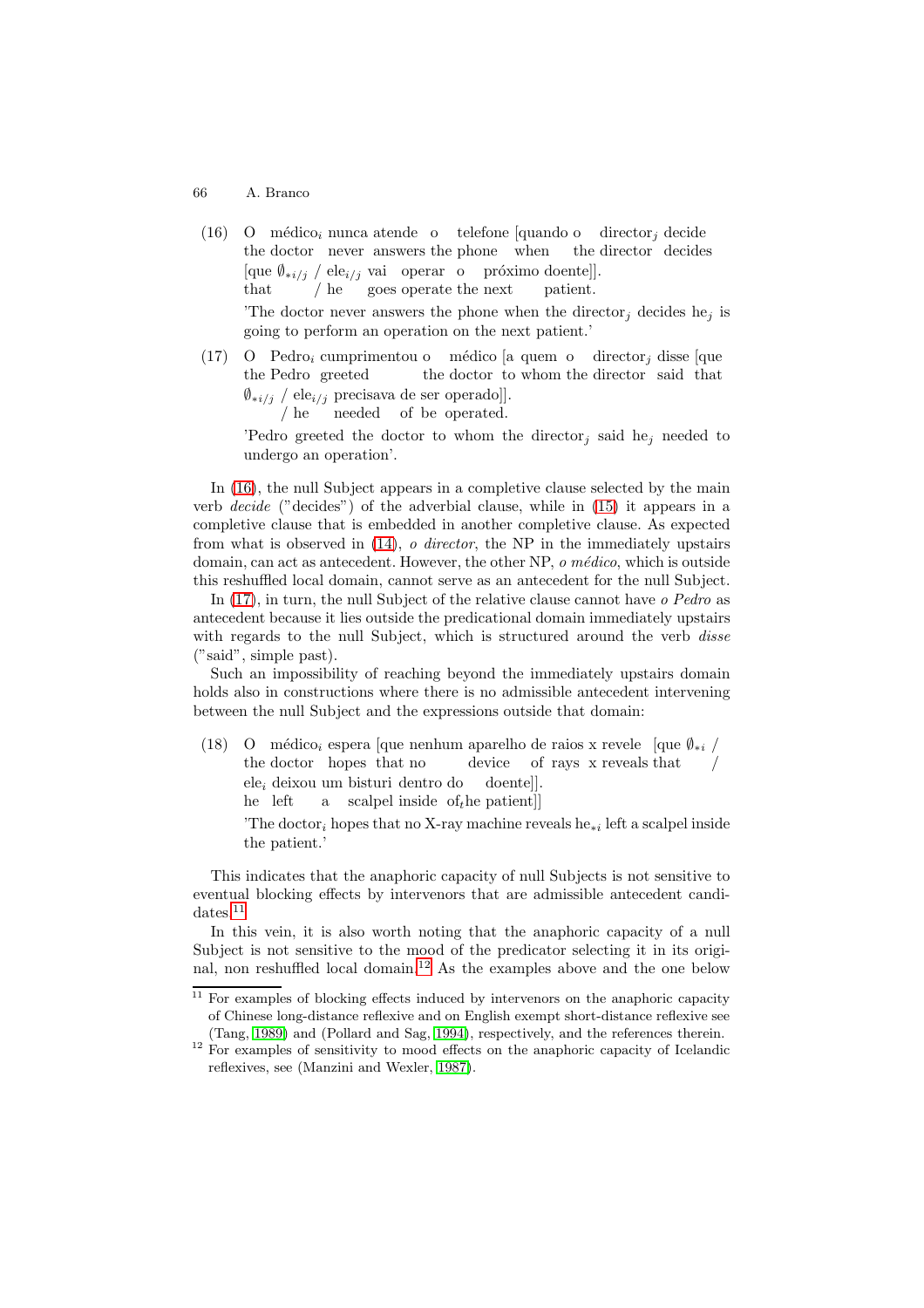illustrate, null Subjects in both indicative and subjunctive completives can only reach admissible antecedents in the immediately upstairs clause:<sup>13</sup>

 $(19)$ the director told-me that the doctor yet not recognized that  $\text{m\'edico}_i$  disse-me [que o coirector<sub>j</sub> ainda não aceitou [que ∅∗*i/<sup>j</sup>* / ele*i/j* tenha / he had-subjunctive made cometido um erro]]. a mistake. 'The doctor told me that the director<sub>j</sub> didn't acknowledge yet that  $he_j$ made a mistake.'

All this evidence that the null Subject is following the anaphoric discipline of top-command reflexives (taking admissible antecedents in a reshuffled domain) is further stressed by the systematic contrast with the different anaphoric behavior of the pronoun that occurs in the same positions. As can been seen in every one of the examples above, none of the restrictions observed for the reflexive null Subject in terms of reshuffled locality is complied with by the pronoun: though the latter can always pick antecedents in such upstairs domain, it can do it also further away.<sup>14</sup>

- $(i)$ the Maria not thinks that Maria<sub>*i*</sub> não acha [que  $\emptyset_i$  / ela<sub>*i*</sub> consiga emagrecer dessa forma]. / she is-able lose-weight that way. 'Maria*<sup>i</sup>* doesn't think she*<sup>i</sup>* is able to lose weight that way.'
- (ii) A Maria<sub>*i*</sub> detesta [que  $\emptyset$ <sup>*i*</sup> / ela<sub>*i*</sub> seja obrigada a esperar pelo the Maria hates that / she be forced to wait by-the doctor. médicol. 'Maria hates to be forced to wait for the doctor.'
- (ii) O director<sub>*i*</sub> ordenou [que  $\emptyset$ <sub>*i*</sub> / ele<sub>*i*</sub> fosse operado de imediato]. the director ordered that / he was operated of now.

'The director*<sup>i</sup>* ordered that he*<sup>i</sup>* was subjected to an operation right away.'

For a discussion of the specific behavior of null Subjects with volitive verbs see Section [5](#page-13-0) below.

- <sup>14</sup> It is likely that this partial similarity, together with a possible lower frequency in the usage of overt pronouns in some contexts (Barbosa *et al.*, 2005), might have been taken as a more disjunctive contrast than it really happens to be, thus leading some authors to suggest that the overt pronoun cannot take the antecedent that is taken by null Subject in the immediately upstairs domain. This appears, however, not to be the case: Irrespective of differences in frequency of usage, such cases are uniformly judged as possible by Portuguese native speakers, and a quick web search offers examples of such anaphoric links even in carefully written style, as the following sentence in a Portuguese newspaper online (Antunes, 2003):
	- (i) A culpa vai morrer solteira visto que o ministro<sub>i</sub> até já disse que ele<sub>i</sub> tinha feito tudo.

guilt will die unmarried since the minister*<sup>i</sup>* had even already said that he*<sup>i</sup>* had done everything.

For the sake of the main claim of the present paper, however, it is worth noting that if overt pronouns could not have the upstairs Subjects as antecedents, this would be a drawback for the empirical adequacy of Principle B, not for the claim that null Subjects are reflexives.

 $\frac{13}{13}$  Also examples with verbs in subjunctive mood from other semantic classes are uniformly judged possible by Portuguese native speakers: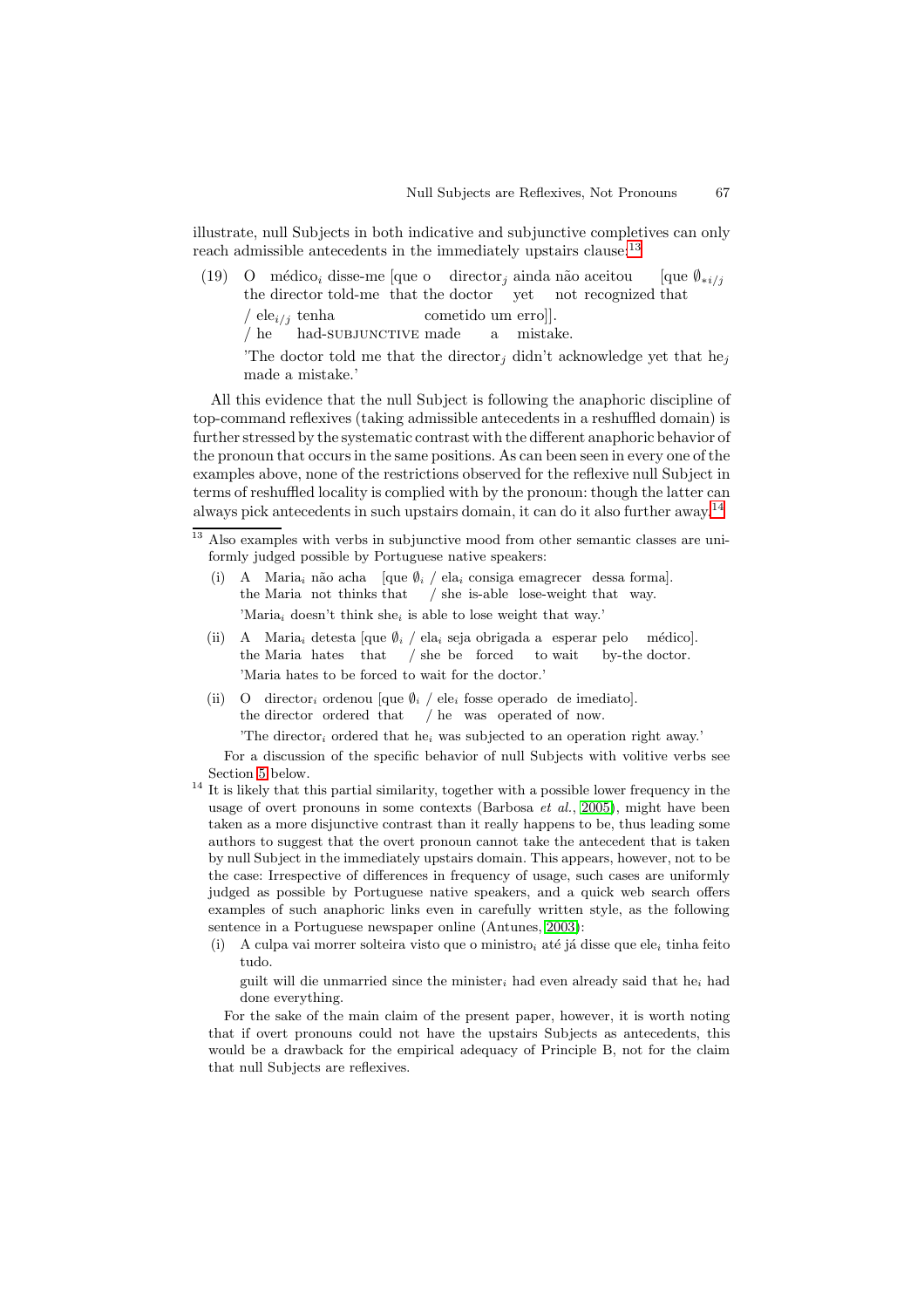Moreover, while the third person pronoun can always entertain extra-sentential anaphoric links (be they deictic or not), this is not the case with null Subjects. As we are going to check in the subsection just below, only in very specific conditions an extra-sentential anaphoric link can be established for a third person null Subject.

### **2.2 Exemption from Locality or Command**

Notice that though a null Subject in a top-command position induces domain reshuffling, such reshuffling, however, is not an option when the null Subject occurs in an absolute top-command position. As suggested by the discussion in the Section [1.3](#page-4-0) above, in that case a null Subject may be exempt from its typical binding discipline. This is illustrated in the following example:

(20) O médico<sub>i</sub> falou com a Maria e  $\ell_i$  / ele<sub>i</sub> vai operá-la de seguida.

'The doctor*<sup>i</sup>* talked with Maria and he*<sup>i</sup>* is going to perform an operation on her right away.'

Here, the null Subject appears in the absolute top-command position, as the Subject of a conjunct clause, and can take an antecedent that is not a local commander of it, i.e. it can entertain an anaphoric link that is exempt from the constraint captured in Principle A.

Besides, given that they turn out to be exempt from anaphoric binding principles, a null Subject in a top-command position accepts admissible antecedents in extra-sentential anaphoric links. This is illustrated in constructions with a null Subject of a matrix clause:

<span id="page-9-0"></span> $(21)$  A: Como é que o médico<sub>i</sub> resolveu o problema?

B:  $\emptyset_i$  Foi falar com o director.

'A: How did the doctor*<sup>i</sup>* solve the problem?'

'B: He*<sup>i</sup>* went to talk with the director.'

The example below illustrates also the exempt behavior of the long-distance reflexive *ele pr´oprio*: In an absolute top-command position, it can also entertain cross-sentential anaphoric links.<sup>15</sup>

 $(22)$  A: Como é que o médico<sub>i</sub> resolveu o problema? B: Ele próprio<sub>i</sub> foi falar com o director.

As underlined by the examples above, there continues to be a parallelism between reflexives and null Subjects, thus indicating that null Subjects display the behavior of reflexives also in absolute top-command positions.

<sup>&</sup>lt;sup>15</sup> Note that the Portuguese phonetically overt short-distance reflexive *si próprio* bears a residual non nominative case: Given that it cannot occur in Subject positions, it is not possible to design examples like [\(21\)](#page-9-0) with it.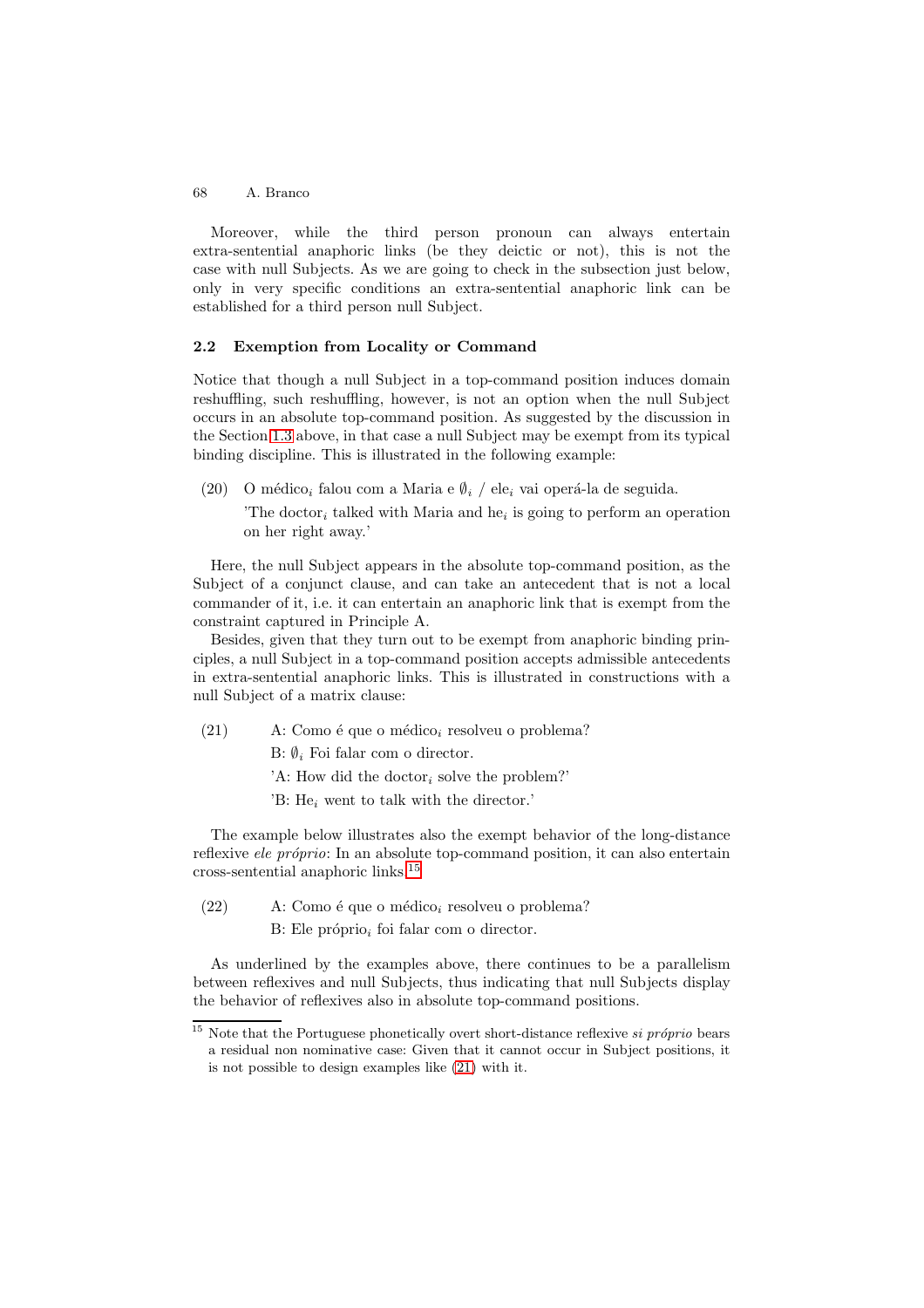# <span id="page-10-0"></span>**3 Null Subjects and Command**

Having checked that null Subjects behave like reflexives in top-command positions with respect to the locality requirement, in the present Section, we will examine now the anaphoric behavior of null Subjects with respect to the two dimensions of the command relation, recess and directionality.

### **3.1 Recess**

The two examples below present relevant contrasts concerning the constraint according to which null Subjects cannot entertain anaphoric links to antecedents in grammatical "recesses":

- $(23)$  a.  $[O \text{ médico do}]$ the doctor of-the Pedro told-me that Pedro<sub>*i*</sub><sup>*j*</sup> disse-me [que  $\emptyset_{*i/j}$  / ele<sub>*i/j*</sub> tem de ser / he has to be operado]. operated. 'Pedro's doctor*<sup>j</sup>* told me that he*<sup>j</sup>* has to undergo an operation.' b. [O exame do
	- the test of-the Pedro shows that Pedro<sub>*i*</sub>] mostra [que Ø<sub>∗*i*</sub> / ele<sub>*i*</sub> tem de ser / he has to be operado]. operated.

'Pedro*i*'s medical test reveals that he∗*<sup>i</sup>* has to undergo an operation.'

In a., *o Pedro* occurs in the predicational domain of a commander of the null Subject, viz. *o médico do Pedro*, but it is not itself a commander of it, and the anaphoric link between *o Pedro* and the null Subject turns out not to be admissible.

In example b., the anaphoric link is not possible either though *o Pedro* is now the only NP in the sentence that could act as the antecedent of the null Subject. This illustrates that even when there is no alternative antecedent available which may serve as a blocking intervenor, non commanding NPs are not admissible antecedents of null Subjects.

# **3.2 Directionality**

Besides "recess", the other dimension of the command relation is directionality: As a (commanded) reflexive has to be commanded by its antecedent, it has to be more oblique than the latter.

<span id="page-10-1"></span>The two examples below present key data to test this constraint with respect to null Subjects:

(24) a. O médico informou a Ana<sub>i</sub> [de que  $\emptyset_i$  / ela<sub>*i*</sub> vai ser the doctor informed the Ana of that / she goes to-be operada]. operated]

'The doctor informed Ana*<sup>i</sup>* that she*<sup>i</sup>* will undergo an operation.'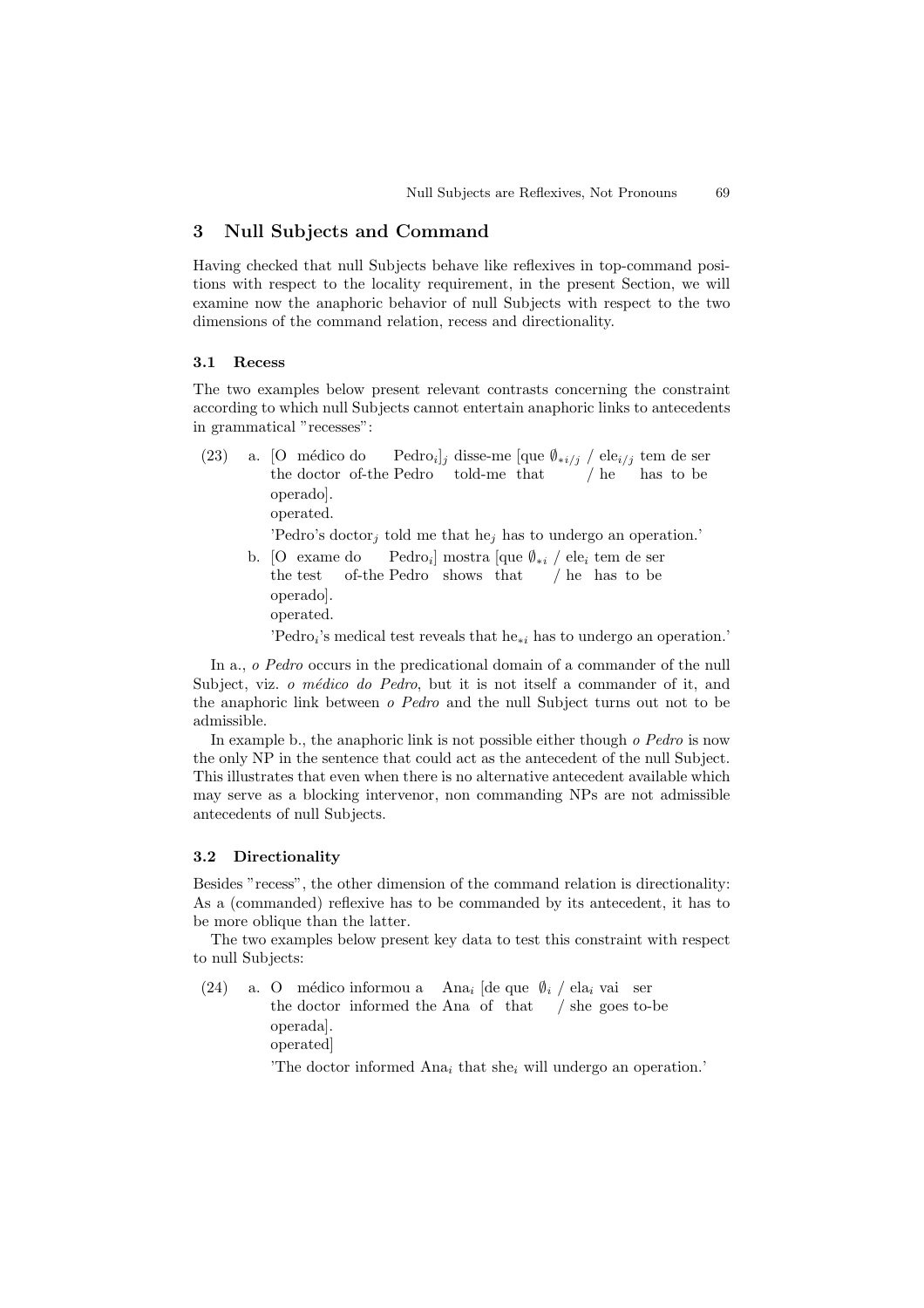b. O médico disse à the doctor said to-the Ana that Ana<sub>j</sub> [que  $\emptyset$ <sub>?*i*</sub> / ela<sub>*i*</sub> vai ser operada]. / she goes to-be operated. 'The doctor said to Ana<sub>i</sub> that she<sub>?*i*</sub> will undergo an operation.'

In example a., *a Ana* is a commander of the null Subject — given that *a Ana* is the Direct Object and the null Subject occurs in an embedded clause that is the Oblique Complement clause —, and *a Ana* is an admissible antecedent for the null Subject, as expected.

In example b., in turn, *a Ana* is not a commander of the null Subject given that it is the Indirect Object and the null Subject occurs in the Direct Object clause. Here appears to be only a slight contrast, if any, with respect to example a. Such contrast is however more sharp in the following example, with the topicalization of the Indirect Object in order to avoid possible garden-path effects shadowing grammaticality judgments:

 $(25)$   $\AA$ To-the Ana, the doctor said that Ana<sub>*i*</sub>, o médico disse [que Ø<sub>??*i*</sub> / ela<sub>*i*</sub> vai ser / she goes to-be operated. operada]. 'To Ana<sub>i</sub>, the doctor said she??<sub>i</sub> will undergo an operation.'

Nevertheless, contrasts are not so sharp here, specially with respect to [\(24\)](#page-10-1), as they tend to be in all the other examples above. This may interpreted as indicating that there might be some difference between reflexives in top-command positions in nominal and verbal domains. In example [\(12\)](#page-5-0), we saw that a topcommand reflexive in a nominal domain induces a reshuffled local domain that preserves the command relation of the upstairs domain. The example [\(24\)](#page-10-1) above, however, seems to indicate that this may not be completely the case for reflexives in the top-command position of a verbal domain, and that all the elements of the upstairs domain can act, at least weakly, as their commanders.<sup>16</sup>

# <span id="page-11-0"></span>**4 Plurals and Ellipsis**

In the previous two Sections, the data presented provide key evidence that a null Subject cannot be a pronoun and support the plausibility that it is a reflexive. In this respect, it is worth noticing the systematic contrast between the anaphoric behavior of null Subjects and that of pronouns: Anaphoric links that

(i) Esse dinheiro permitiu à that money permited to-the Ana that Ana<sub>*i*</sub> [que  $\emptyset$ <sub>*i*</sub> / ela<sub>*i*</sub> fosse operada de imediato]. / she was operated of now. 'That amount of money allowed Ana*<sup>i</sup>* to undergo an operation right away.'

 $\frac{16}{16}$  In this connection and in connection with the observations in footnote [9,](#page-6-3) it is worth noting that given their specific semantic value, some verbs may superimpose the constraint that the null Subject has an antecedent in the upstairs clause that is less oblique than the embedded clause where the null Subject occurs. This is illustrated by example (i) in that footnote [9,](#page-6-3) with the verb *ordenar* (to order), and by the following example, with the verb *permitir* (to allow):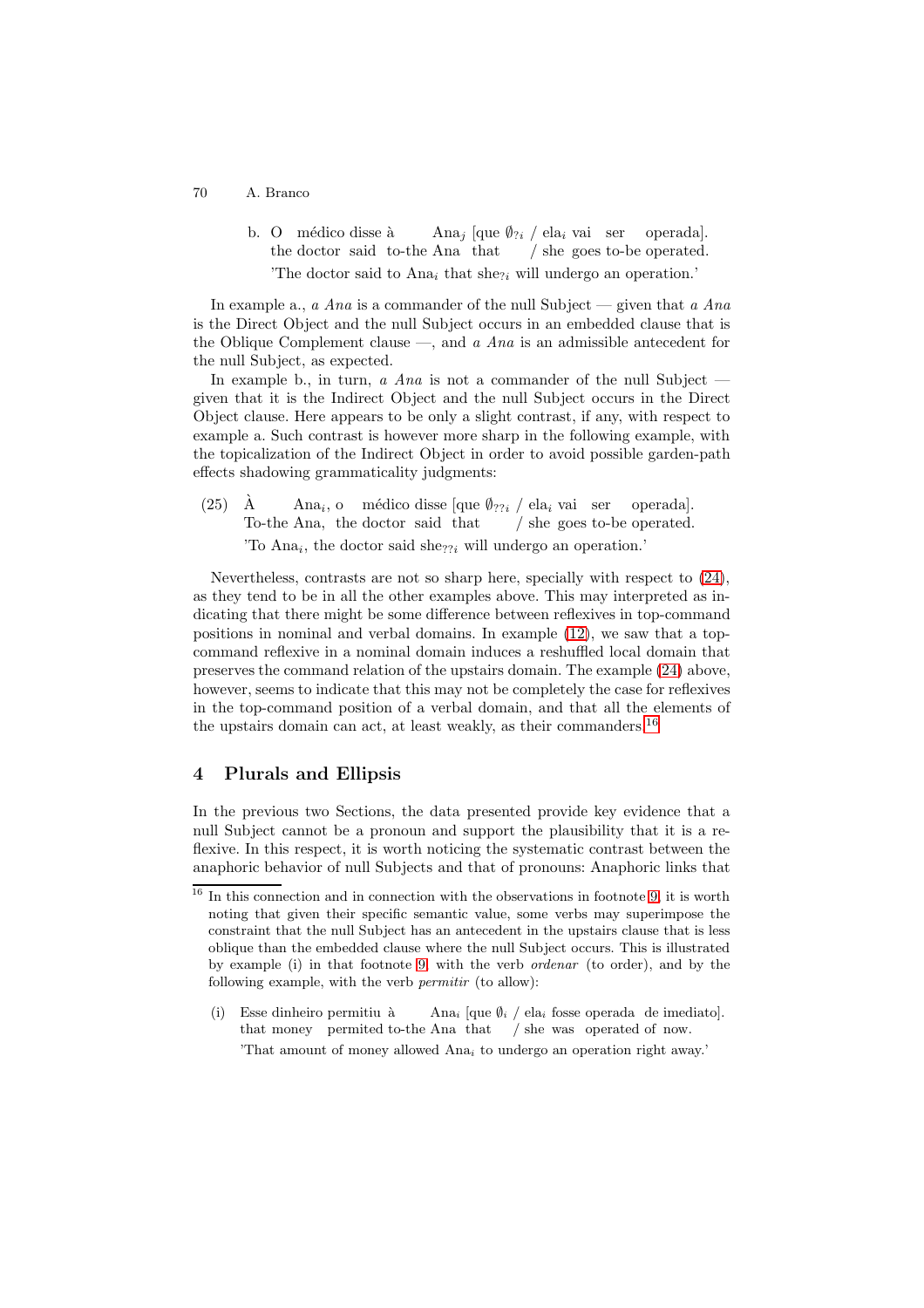are blocked for a null Subject are always admissible for pronouns throughout the constructions illustrated by the examples above.

In this section, the anaphoric behavior of null Subjects is examined in further contexts where they also exhibit an anaphoric behavior that is specific of reflexives.

### **4.1 Null Subjects with Split Antecedents**

Besides command and locality, another dimension along which pronouns differ from reflexives concerns the possibility of accepting so called split antecedents. While plural pronouns may have more than one antecedent, as in  $(26)c$  $(26)c$ , that is not the case with plural short-distance reflexives, as in [\(26\)](#page-12-0)a., and long-distance reflexives show an anaphoric behavior whose acceptability somehow lies between those two classes of anaphors, as illustrated in [\(26\)](#page-12-0)b.:

- <span id="page-12-0"></span>(26) a. O médico<sub>*i*</sub> descreveu o Pedro<sub>*j*</sub></sub> a si próprios<sub>\*(*i*+*j*).</sub> the doctor<sub>*i*</sub> described the Pedro<sub>*j*</sub></sub> to themselves<sub>\*(*i*+*j*).</sub>
	- b. O médico<sub>i</sub> descreveu o Pedro<sub>j</sub> a eles próprios<sub>??(*i*+*j*).</sub> the doctor<sub>*i*</sub> described the Pedro<sub>j</sub> to ELES PRÓPRIOS<sub>??(*i*+*j*).</sub>
	- c. O director<sub>i</sub> informou o médico<sub>j</sub> de que a Maria os<sub>i+j</sub> the director<sub>*i*</sub> informed the doctor<sub>*j*</sub> of that the Maria them<sub>*i*+*j*</sub> ouviu. heard.

Interestingly, null Subjects seem to go along more with long-distance than with short-distance reflexives:<sup>17</sup>

 $(27)$ the nurse enfermeira<sub>i</sub> informou o médico<sub>j</sub> [de que  $\mathcal{O}_{??(i+j)}$  / eles<sub>*i+j*</sub> serão informed the doctor of that / they will-be avaliados em breve]. evaluated in brief. 'The nurse<sub>i</sub> informed the doctor<sub>j</sub> that they??( $i+j$ ) will be evaluated soon.'

In any case, even with split antecedents, null Subjects keep patterning not like pronouns but like reflexives with respect to locality or command for each of their antecedents.

In the examples below, the null Subjects are tested in contexts of split antecedents. In a., one of the two antecedents does not command the null Subject, and in b., one of the two antecedents is not in the (reshuffled) local domain. In both examples, the anaphoric links to split antecedents are not admissible:<sup>18</sup>

 $17$  One should not exclude the possibility that this is a side effect of the top-command position of null Subjects: As there is no overt nominative reflexive in Portuguese to design key contrasts here, the verification of this hypothesis has to be left open.

<sup>&</sup>lt;sup>18</sup> Data similar to example a. was pinpointed by Figueiredo Silva (2000). Contrary to what is reported in (Barbosa *et al.*, 2005), we do not find any difference from European to Brazilian Portuguese here.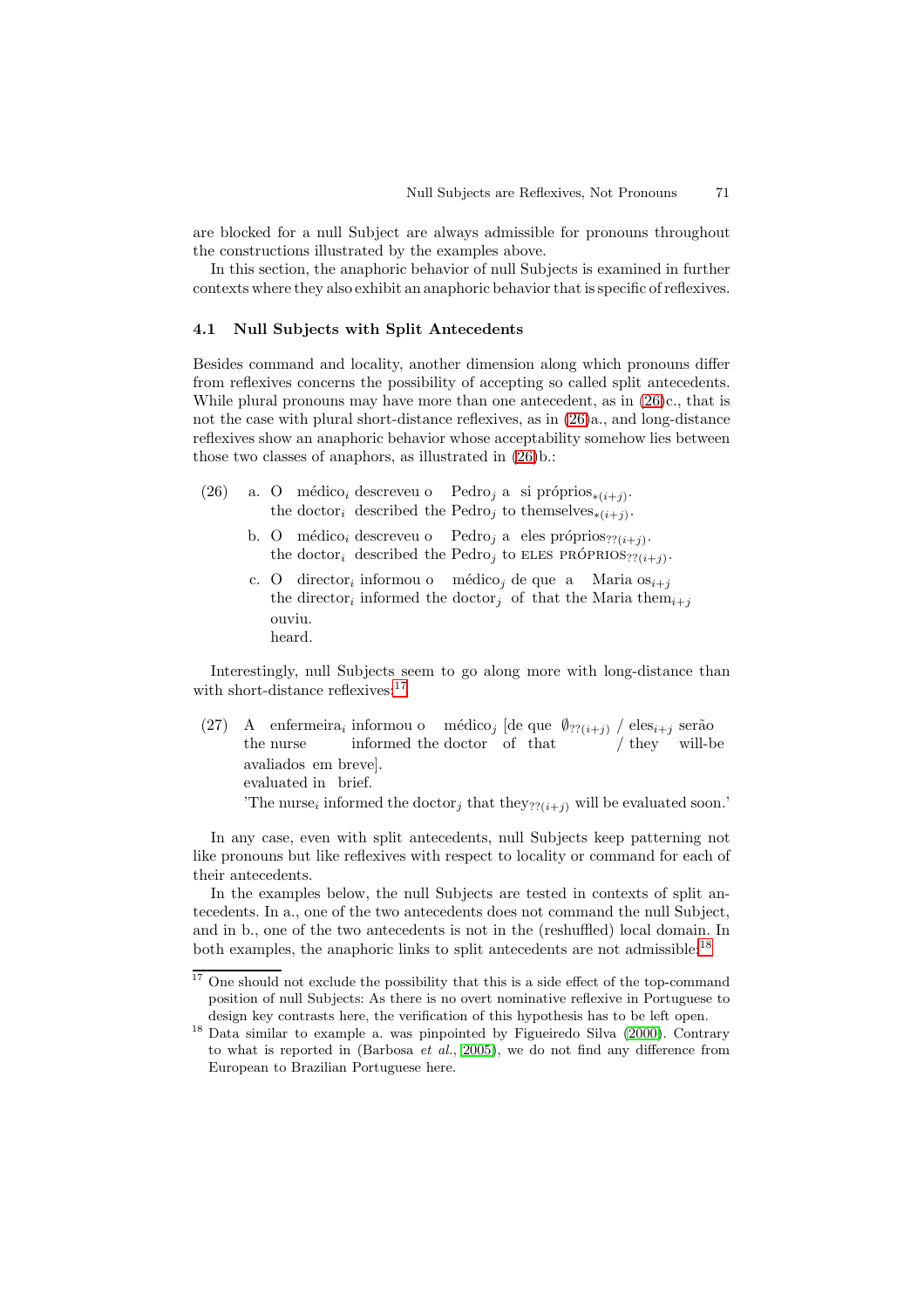- (28) a. [O director que chamou a enfermeira*i*] informou o m´edico*<sup>j</sup>* the director who called the nurse informed the doctor  $[\text{de que } \emptyset_{*(i+j)} \ / \text{eles}_{i+j} \text{ serão} \text{ avaliados em breve}].$ of that / they will-be evaluated in brief. '[The director who called the nurse*i*] informed the doctor*<sup>j</sup>* that they<sub>\*( $i+j$ </sub>) will be evaluated soon.'
	- b. A enfermeira<sub>i</sub> disse que o médico<sub>j</sub> acha [que  $\emptyset$ <sub>??(*i+j*)</sub> / the nurse said that the doctor thinks [that /  $e$ les<sub>*i*+*j*</sub> serão avaliados em breve]. they will-be evaluated in brief.
		- 'The nurse<sub>i</sub> said the doctor<sub>j</sub> thinks they<sub>??(*i*+*j*)</sub> will be evaluated soon.'

### **4.2 Null Subjects in Antecedents of VP Ellipsis**

Another key difference between reflexives and pronouns can be found in their anaphoric behavior in ellipsis contexts. Constructions of VP ellipsis whose antecedent contains a pronoun allow for two readings, the so-called sloppy and strict readings. When the antecedent of VP ellipsis constructions contains a reflexive, in turn, only a sloppy reading is available.

Also in this respect, null Subjects behave like reflexives.

In examples like a. above, where null Subjects are in the antecedent of a VP ellipsis, only the sloppy reading is available, while in b., with the same construction but with a pronoun, both sloppy and strict readings obtain:<sup>19</sup>

(29) a. A Ana<sub>i</sub> acha que  $\emptyset_i$  será operada em breve e a Maria<sub>j</sub> the Ana thinks that will-be operated in brief and the Maria também. too.

> 'Ana*<sup>i</sup>* thinks she*<sup>i</sup>* will undergo an operation soon and Maria*<sup>j</sup>* thinks she*<sup>j</sup>* will too.' (sloppy)

b. A Ana<sub>i</sub> acha que ela<sub>i</sub> será the Ana thinks that she will-be operated in brief and the operado em breve e a Maria<sub>j</sub> também. Maria too.

'Ana*<sup>i</sup>* thinks she*<sup>i</sup>* will undergo an operation soon and Maria*<sup>j</sup>* thinks she*<sup>j</sup>* will too.' (sloppy)

'Ana*<sup>i</sup>* thinks she*<sup>i</sup>* will undergo an operation soon and Maria also thinks  $she_i$  will.' (STRICT)

# <span id="page-13-0"></span>**5 Further Issues**

In the discussion above, there is broad and cogent empirical evidence supporting the generalization that null Subjects are reflexives. A possible twin viewpoint

 $\frac{19}{19}$  Data like these are noticed in (Figueiredo Silva, 2000).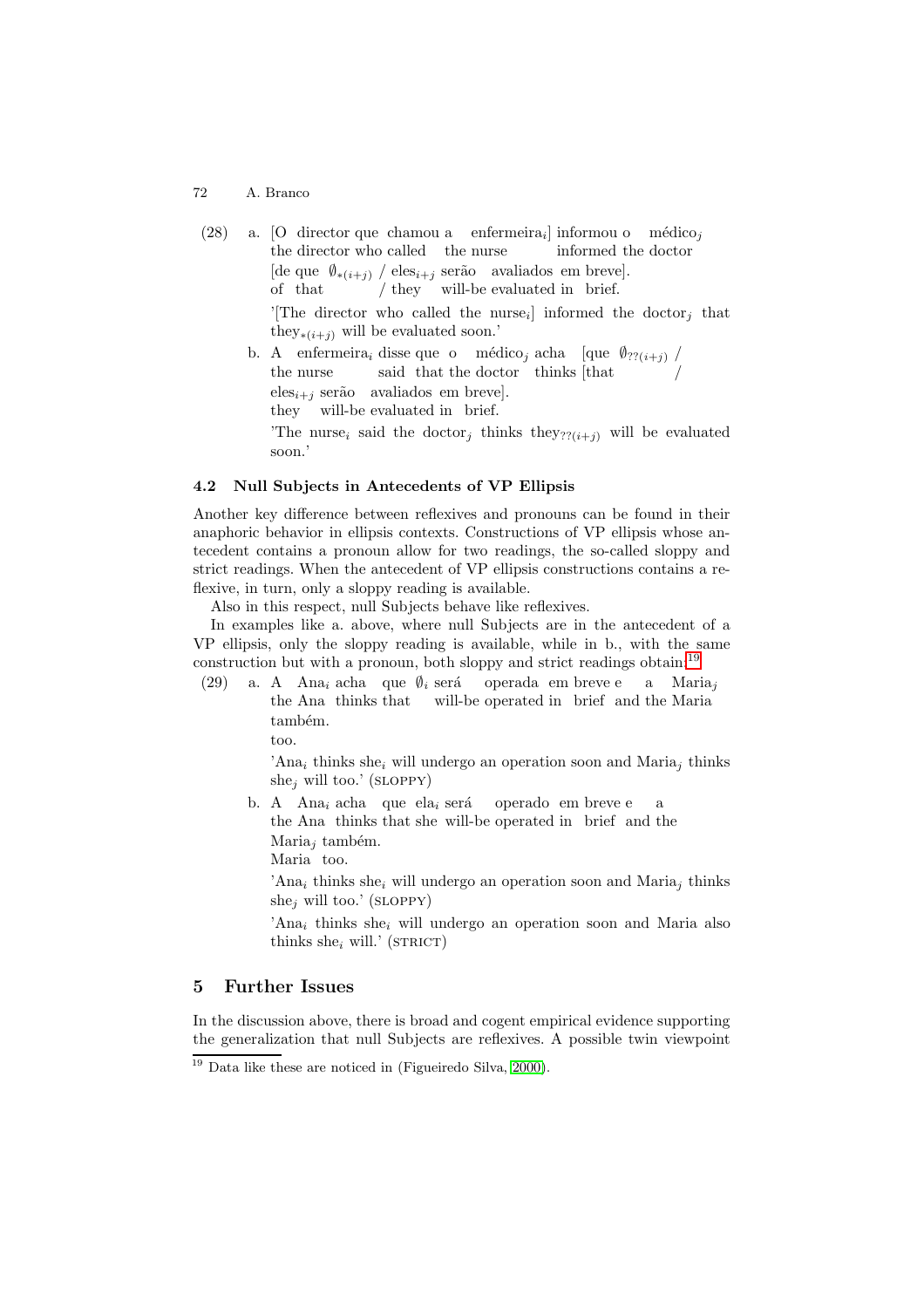could have been that the classification of null Subjects as reflexives leads to correctly predicting the set of their admissible antecedents.

Taken in this latter perspective, the classification of null Subjects as reflexives deliver a *prima facie* prediction that happens not to hold in a very specific set of constructions. As illustrated below, in completive clauses with volitive verbs, the Subject of the matrix clause cannot be picked as an antecedent by the null Subject:

(30) a. O m´edico*<sup>i</sup>* quer que ∅∗*<sup>i</sup>* / ele∗*<sup>i</sup>* seja operado amanh˜a.

'The doctor<sub>i</sub> wants that he<sub>\**i*</sub> will be subject to an operation tomorrow.'

b. O médico<sub>i</sub> quer [ser operado amanhã].

'The doctor wants to be subjected to an operation tomorrow.'

The example in a. illustrates this point. Interestingly, that construction is replicated in b. with a variant where the completive includes not a finite, like in a., but a non finite verb. As this example b. shows, there is no deep semantic incompatibility for a volitive verb to select a completive clause whose Subject is anaphorically dependent on the Subject of the volitive verb, a circumstance which cannot thus be invoked to explain away the data in example a.

Interestingly, however, this impossibility of anaphorically linking the Subject of the finite completive with the Subject of the volitive verb is not limited to null Subjects. As it is also shown in a., it extends also to (phonetically overt) pronouns, thus clearly suggesting that rather than a predictive failure of the claim that null Subjects are reflexives what may be at stake here is a very specific grammatical construction that calls to be appropriately taken into account.

In fact, the options in terms of the tense of the completive clause of a volitive verb appear to be strongly correlated to the options for the tense of the matrix, volitive verb itself:

 $(31)$  a. O médico quis the doctor wanted-PAST that the Ana be-PAST / \*be-PRES que a Ana fosse / \*seja operada. operated.

'The doctor wanted that Ana was subjected to an operation.'

b. O médico quer the doctor wants-PRES that the Ana \*be-PAST / be-PRES que a Ana \*fosse / seja operada. operated.

'The doctor wants that Ana is subjected to an operation.'

While some kind of correlation between tenses may be apparent between matrix and completive clauses in general, the strong constraining effect illustrated above is not found with verbs from other classes: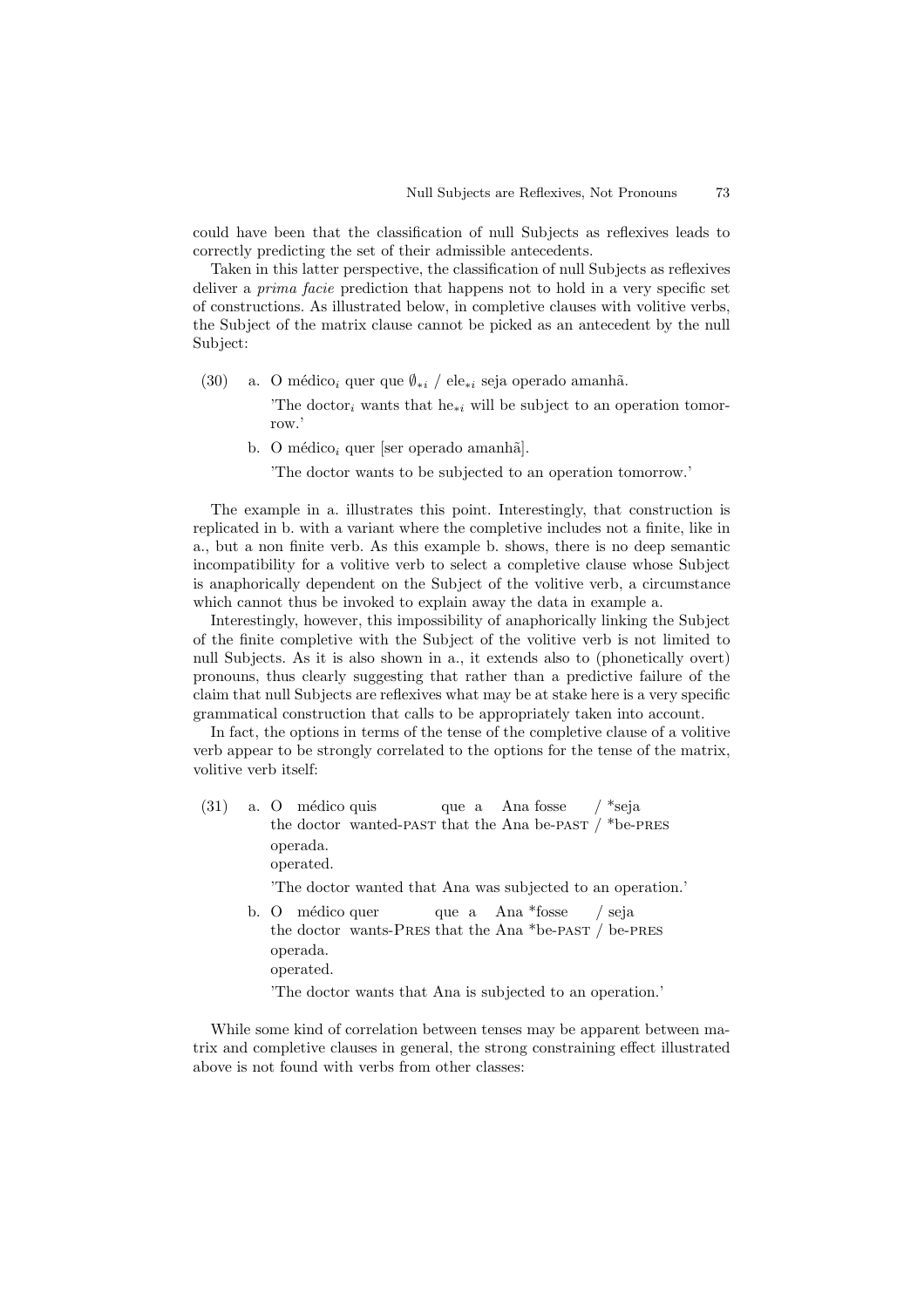- (32) a. O médico informou the doctor informed-PAST / informs-PRES that the Ana was-PAST / informa que a Ana foi / é / is-pres operated Tuesday. operada Terça-feira. 'The doctor informed/informs that Ana is/was subjected to an operation Tuesday.'
	- b. A Maria lamentou / lamenta que a Ana tivesse the Maria<sub>i</sub> was-sorry / is-sorry that the Ana had-PAST / has-PRES / tenha de esperar pelo of wait by-the doctor. médico.

'Maria was/is sorry that Ana had/has to wait for the doctor.'

These data suggest that the underlying grammatical structure of the constructions with finite completives induced by volitive verbs may be quite specific and distinct from the general case. Of particular relevance here is the fact that a phonetically overt pronoun in the Subject position of the completive cannot take the Subject of the matrix clause as its antecedent. This is a behavior that is in contradiction with the typical anaphoric behavior of overt pronouns in similar constructions, in general. This seems thus an important indication that, in spite of the apparent embedding of the finite completive clause into the matrix clause, the Subject of the completive and the Subject of the matrix are in the same underlying predicational domain, which counts as a local domain for the sake of the anaphoric discipline of the pronoun.

In this connection it is worth noting that, under this hypothesis, what surfaces as the Subject of the completive turns out not to be the least oblique item of its underlying grammatical obliqueness hierarchy. However, this is very likely to be a key feature for the licensing of null Subjects. Accordingly, this hypothesis may also help to understand the other odd aspect at stake here, namely why null Subjects are not admissible in finite completives of volitive verbs.

While this hypothesis is very compelling for its plausibility, it calls naturally to be further worked on. It is important to research whether it can receive further empirical validation. It is also important to discuss how it could be accommodated in formal grammars, and check what implications it may bring for current assumptions on the grammatical structure of sentences of Portuguese. Given the central aims of the present article, this lies, however, outside of its scope and has to be reported in future papers.

# <span id="page-15-0"></span>**6 Discussion and Conclusions**

Much of the interest around null Subjects was triggered by initial proposals about the specifics of (i) their anaphoric type and (ii) the conditions licensing their occurrence: In a nutshell, a null Subject was assumed (i) to be a phonetically null pronoun (thus complying with Principle B, and abbreviated as "little *pro*") and (ii) to be licensed in contexts bearing discernible inflectional features (sometimes abbreviated as "strong  $\Phi$  features"), namely the contexts of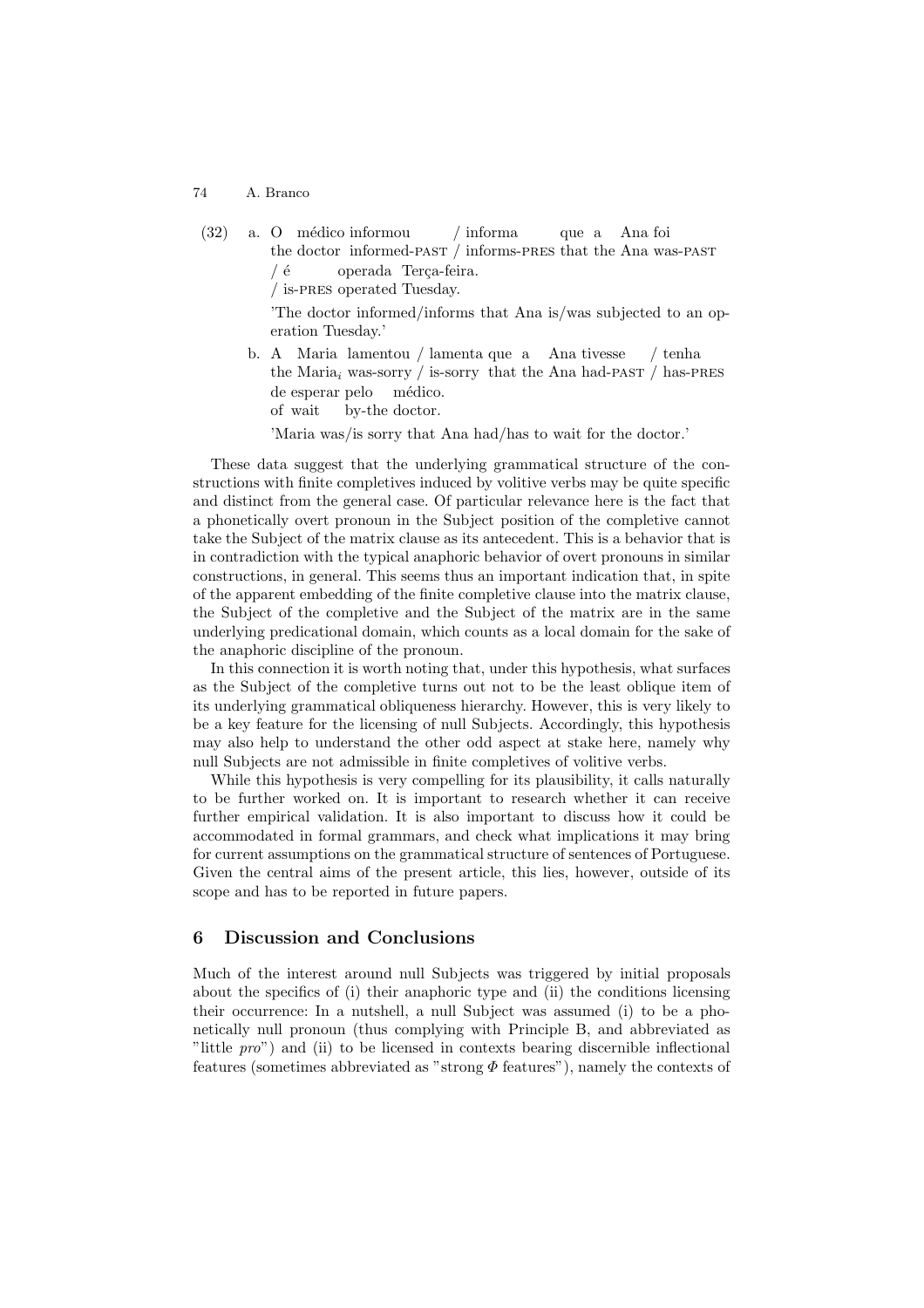inflectional agreement between a Subject and its verb. The appealing functional rationale was thus that the phonetically null anaphoric expression had to occur in an agreement context where the other, perceptible term of the agreement relation could somehow supplement its null phonetics and reveal its occurence.<sup>20</sup>

Subsequent research on a wider range of languages, focusing mainly on claim (ii) above, brought to light data showing that this functionalist rationale was not empirically supported: Some of the languages that have no inflectional morphology, e.g. Chinese, Japanese, Korean, etc. — but not all<sup>21</sup> — have null anaphoric expressions not only occurring in Subject positions but also in positions with other grammatical functions.<sup>22</sup>

The research reported in the present paper, in turn, focus mainly on issue (i), with the similar outcome that this claim is not also empirically grounded: Not only is the data discussed above incorrectly predicted if null Subjects are classified as pronouns, but also these data provide overwhelming evidence that null Subjects are reflexives. The correct account of the anaphoric behavior of null Subjects was thus shown to simply fall out from:

- their classification as **reflexives** with their set of admissible antecedents captured by Principle A; together with
- the observation that, given that they are Subjects, these reflexives occur **in a top-command position** — with the corresponding effects:
	- the inducing of a reshuffled local domain, which is the local domain of the upstairs predicator immediately subcategorizing the predicational domain where the top-command reflexive occurs, in case such upstairs domain exist;
	- or else the exemption from the grammatical constraint on their anaphoric discipline, captured by Principle A, in case they occur in an absolute top-command position.

It would not be fair, however, not to mention that in previous works, a few aspects of the anaphoric behavior of null Subjects were brought to light that were noticed as problematic for the empirical adequacy of claim  $(i)$ .<sup>23</sup> Nevertheless, these problems tend typically to be detected or handled in the frame of linguistic inquiries whose major concern is to relate claim (i), about anaphoric type, with claim (ii), about licensing contexts, mainly in view of improving the empirical adequacy of the latter.

Hence, such drawbacks were calling to be systematically aligned together and discussed under a fresh perspective, decisively focused on the anaphoric behavior of null Subjects and illuminated by advanced results on binding theory. As reported here, this permits to obtain an important progress with respect to issue (i). In our view, this progress, with a more accurate classification of null Subjects

 $\overline{^{20}$  Vd. (Chomsky, 1981) and (Rizzi, 1982).

<sup>21</sup> E.g. Scandinavian languages (Platzack, 1987).

<sup>22</sup> Vd. (Huang, 1989).

<sup>&</sup>lt;sup>23</sup> For recent discussion about Portuguese, see (Kato *et al.*, 2000), (Barbosa, 2004) and (Barbosa *et al.*, 2005).